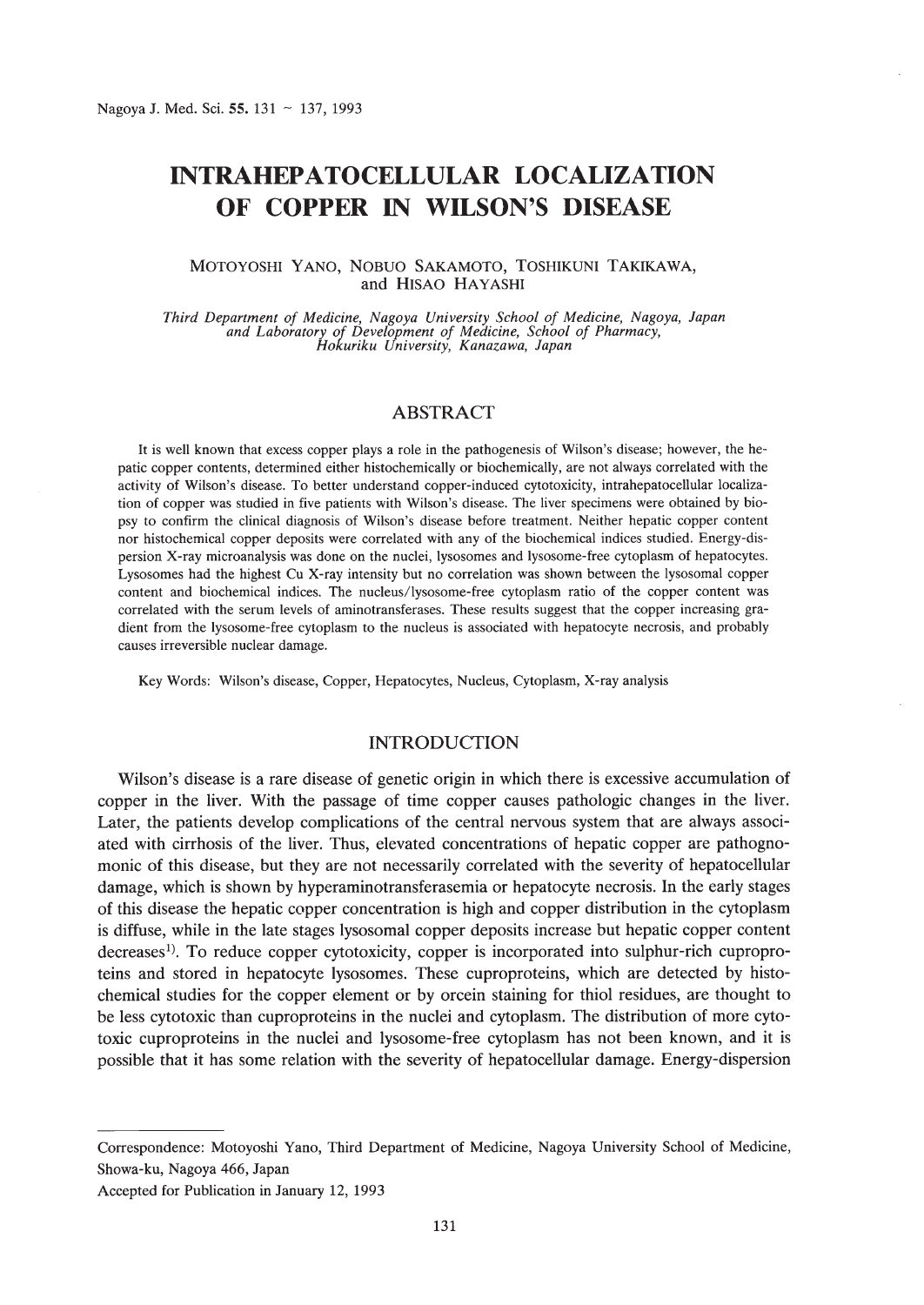X-ray microanalysis (EDX) is highly sensitive and allows the detection of trace elements<sup>2,3)</sup>; besides, the introduction of an internal standard for frozen ultrathin sections has opened the way for semi-quantitative measurement of copper element and its protein complexes<sup>4,5</sup>). By this method, cuproproteins in the nuclei and lysosome-free cytoplasm can be detected. In this study EDX was used to determine intracellular accumulation of copper in the liver of patients who have Wison's disease, and to clarify its role in the pathophysiology of this disease.

# MATERIALS AND METHODS

Before treatment with D-penicillamine, a liver biopsy was performed to confirm the clinical diagnosis of Wilson's disease in five patients. The mean values of alanine aminotransferase and aspartate aminotransferase were regarded as the indices of the disease activity.

Each liver specimen was divided into three portions. One portion was fixed in a 3.7% formaldehyde solution overnight and stained with hematoxylin and eosin for routine histologic analysis, and with p-dimethylaminobenzylidene rhodanine for copper histochemical analysis<sup>6)</sup>. Another portion was dried and incinerated for copper determination by atomic absorption spectrometry. The last portion was fixed in a chilled solution of 0.5% glutaraldehyde and 0.2 M cacodylate buffer (pH 7.4), as reported previously<sup>7)</sup>. After rinsing in distilled water, 1-mm cubes were treated with 1.5 M sucrose solution, mounted on aluminium holders, and frozen in liquid nitrogen. Ultrathin frozen sections 80-nm thick were cut with an LKB microtome and were transferred to a carbon-coated gold grid using 1.5 M sucrose solution as the carrier. All procedures for electron staining were omitted. EDX of the ultrathin sections was performed with a Hitachi H-800 electron microscope provided with a Kevex 7000-0 energy-dispersion X-ray analyser. The accelerating voltage was 100 kV and the beam current was  $10^{-10}$ A.

To determine the intracellular localization of the elements, each of the three ultrathin sections obtained from two patients were mapped using  $K\alpha$  of copper, sulphur, and phosphorus. Because the concentration of phosphorus was even throughout the hepatocytes, we assessed the possibility of using phosphorus as an internal standard as described previously<sup>5)</sup>. First, the thickness of the ultrathin sections, which was mechanically pre-set, was measured directly by tilting the sections from 0 to 30 degrees at a magnification of 10,000. Then, areas of 10  $\mu$ m<sup>2</sup> on the nuclei, lysosomes and lysosome-free cytoplasm of the hepatocytes were analyzed at random for 200 sec using selected area analysis (SAA). Mathematical analysis was done to determine whether the intracellular concentration of phosphorus is different in the nucleus from that in the lysosome-free cytoplasm and whether it is independent from the amount of cuproproteins accumulated.

To assess the copper content in the nucleus and lysosome-free cytoplasm, SAA without determination of section thickness was done in twenty or more areas of the nuclei and lysosomefree cytoplasm per patient. Elements commonly detected in hepatocellular nuclei and lysosomefree cytoplasm were sodium, phosphorus, sulphur, chlorine, potassium, calcium, iron, and copper. First, individual elements were expressed by  $K\alpha$  X-ray counts/200 sec. Second, the atomic percentages of these elements were calculated with an autoprocessor using programs based on the method of Cliff and Lorimer<sup>8</sup>). Each SAA thus gave us directly two figures for each element: the  $K\alpha$  X-ray count and its atomic percentage.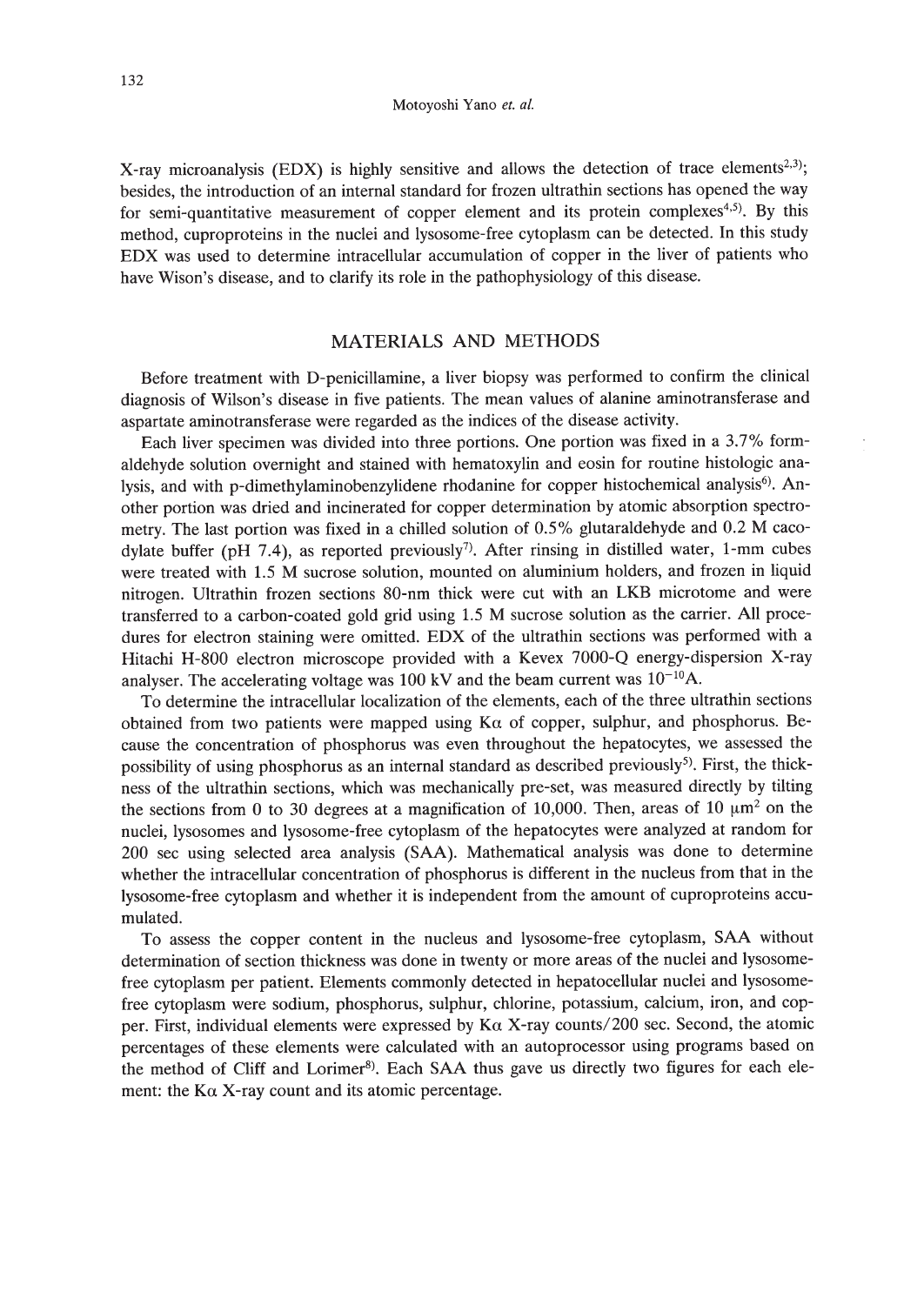| Case<br>No.    | Age<br>(yr) | Sex | AST<br>(IU/L) | ALT<br>(IU/L) | Hepatic Cu<br>$(\mu g/g)$ | Cu Stain <sup>a</sup> |
|----------------|-------------|-----|---------------|---------------|---------------------------|-----------------------|
|                | 14          | M   | 40            | 64            | 262.6                     | 土                     |
| $\overline{2}$ | 16          | м   | 46            | 70            | 262.0                     | 土                     |
| 3              | 18          | F   | 82            | 70            | 1392.5                    | $\ddot{}$             |
| 4              | 23          | М   | 16            | 13            | 848.3                     | $^{++}$               |
| 5              | 26          | М   | 32            | 17            | 1168.8                    | $^{++}$               |

Table 1. Clinical Features and Laboratory Data of Patients

<sup>a)</sup> Cu staining was expressed as  $\pm$  for occasional appearance and + for frequent appearance of hepatocytes stained for copper in periportal area, and ++ for frequent appearance of such hepatocytes throughout hepatic lobules.

#### RESULTS

As shown in Table 1, liver biopsy specimens were obtained from four male patients and one female patient to confirm the clinical diagnosis of Wilson's disease. The serum levels of alanine aminotransferase before treatment ranged from 13 to 70 IU/L, and those of aspartate aminotransferase ranged from 16 to 82 IU/L. Three of the five patients had mildly elevated serum levels of aminotransferases. Histologically, all the liver specimens were cirrhotic and two of them were in active stage with piecemeal necrosis. **In** two patients, peri-portal hepatocytes contained abundant amounts of copper granules, while in three patients, some of the hepatocytes were positive for copper. Copper content ranged between 260 and 1400  $\mu$ g/g dry weight. Neither histochemical copper deposits nor hepatic copper content were correlated with the serum levels of aminotransferases.

Mapping of hepatocytes showed that copper and sulphur were highly concentrated in the hepatocellular lysosomes, while phosphorus was diffusely distributed in the cytoplasm except for the nuclei (Fig.l). Slightly concentrated X-ray intensity was seen in the nuclei. As for mapping by Cu Ka X-rays, no difference in the copper content was detected between the nuclei and the lysosome-free cytoplasm.

X-ray intensities of copper and sulphur were high in the lysosomes as expected from the coexistence of the two elements in mapping hepatocytes. There was no difference in the X-ray intensities of copper between the mitochondria and other lysosome-free cytoplasm. When the X-ray counts of phosphorus in the nuclei and the lysosome-free cytoplasm were adjusted for the thickness of the ultrathin section directly measured, distinct differences in the phosphorus content between the nuclei and lysosome-free cytoplasm were obtained. Ultrathin sections ranged from 0.11 to 0.42  $\mu$ m in thickness. X-ray counts of phosphorus were from 2840 to 5010 per 200 sec in the nuclei and from 2120 to 6780 in the cytoplasm. When the phosphorus content was adjusted according to the thickness of ultrathin sections, the nuclear phosphorus was 1.9 times the cytoplasmic phosphorus (2160 vs.  $1140$  counts/200 sec/0.1  $\mu$ m). This value was used to adjust the specified thickness of ultrathin sections, because the different X-ray intensity of phosphorus, which is independent from any indices of Cu K $\alpha$  X-rays, depends largely on the phosphorus-rich matrix of the nuclei.

As summarized in Table 2, the copper content of the ultrathin sections (80-nm thick), expressed as the Cu K $\alpha$  X-ray counts per 1000 counts of P K $\alpha$  X-ray, ranged between 0.132 and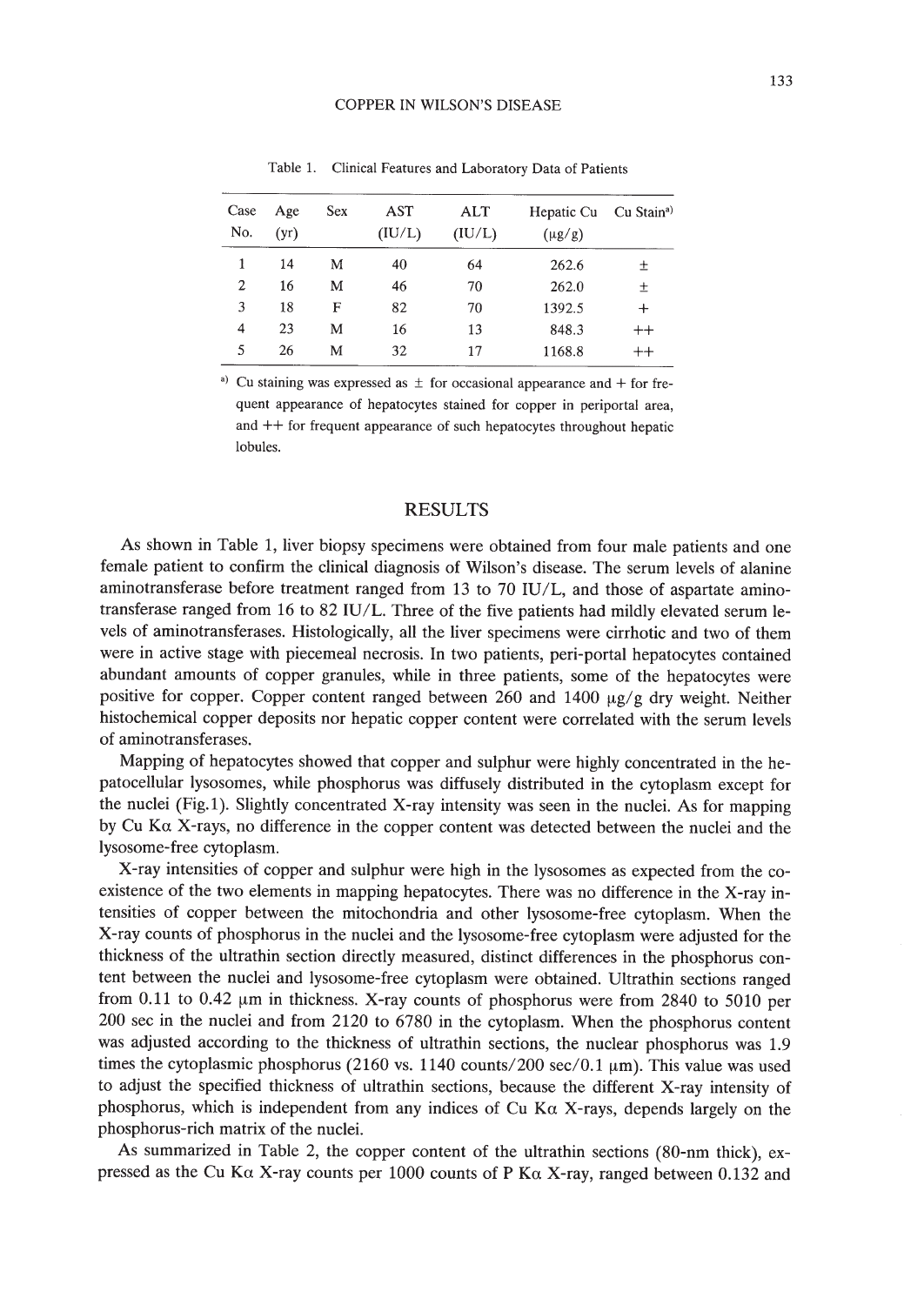

Fig. 1. Mapping of hepatocytes by different specific X-rays. A) Scanning transmission electron microscopic image of a glutaraldehyde-fixed, unstained, ultrathin section. The nucleus (N) of this hepatocyte is localized in the upper right corner of the field. The scattered electron dense bodies (Ly) are considered to be lysosomes because of their iron and copper content. For the selected area analysis, small areas of the nuclei, Iysosomes and lysosome-free cytoplasm were chosen at random. B) Mapping of hepatocytes by Ka X-ray of copper. C) Mapping of hepatocytes by K $\alpha$  X-ray of sulphur. D) Mapping of hepatocytes by K $\alpha$  X-ray of phosphorus. Highly dense foci of Cu and S are seen in the lysosomes. The distribution of P is even throughout the cytoplasm, but it is a little higher in the nucleus. When the thickness of sections was adjusted by direct determination, the nucleus/cytoplasm ratio of X-ray intensity of P was found to be constant, at 1.9. Thus the copper content was compared between the nuclei and lysosome-free cytoplasm. The length of the bar is equivalent to 1  $\mu$ m.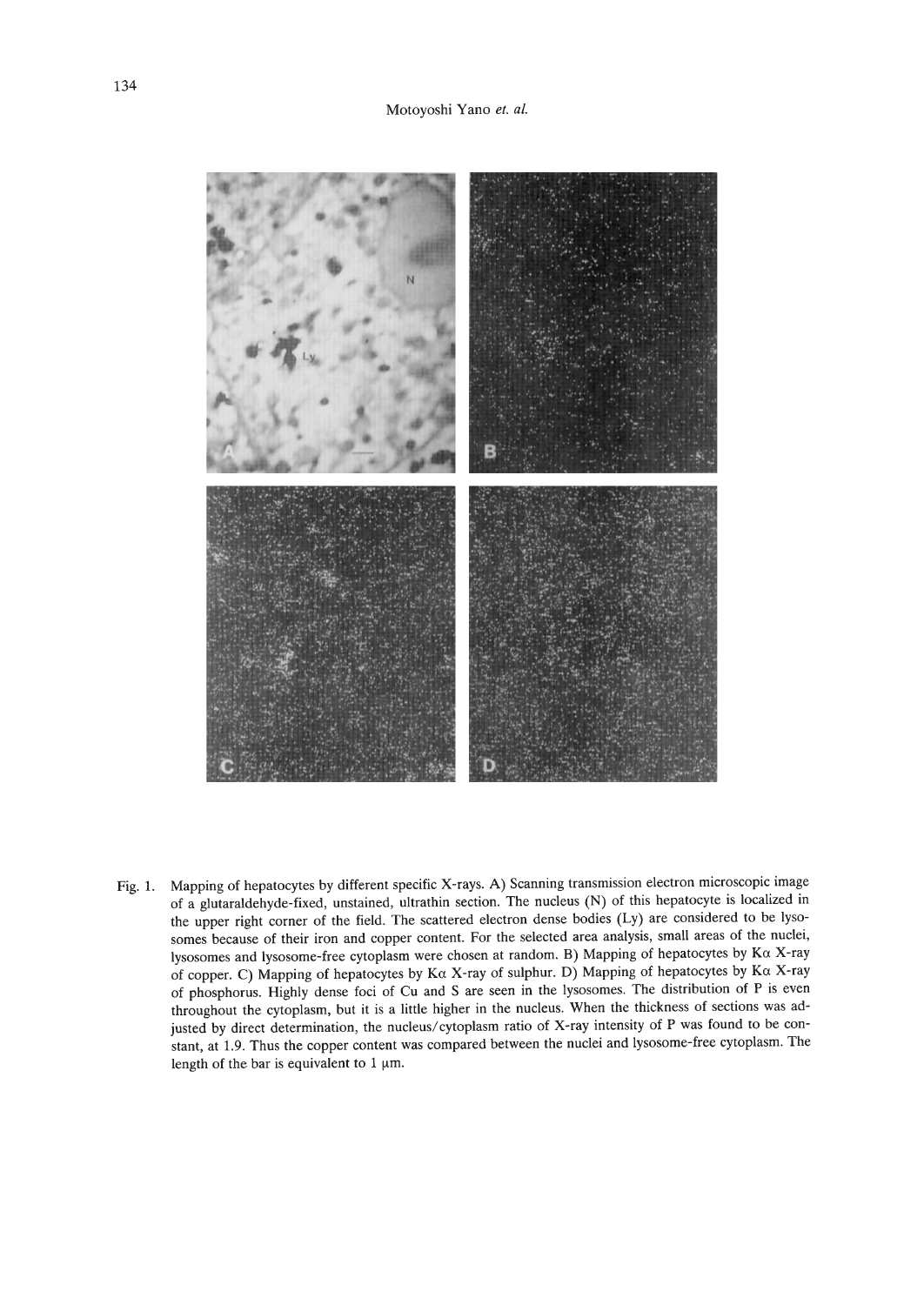#### COPPER IN WILSON'S DISEASE

| Case | <b>Nucleus</b>        |                      | Cytoplasm             |                      | N/C                   |                      |
|------|-----------------------|----------------------|-----------------------|----------------------|-----------------------|----------------------|
| No.  | $X$ -ray<br>intensity | Atomic<br>percentage | $X$ -ray<br>intensity | Atomic<br>percentage | $X$ -ray<br>intensity | Atomic<br>percentage |
| 1    | 0.469                 | 0.423                | 0.276                 | 0.249                | 1.699                 | 1.699                |
| 2    | 0.351                 | 0.350                | 0.271                 | 0.251                | 1.394                 | 1.295                |
| 3    | 0.271                 | 0.260                | 0.136                 | 0.149                | 1.745                 | 1.993                |
| 4    | 0.132                 | 0.131                | 0.177                 | 0.141                | 0.929                 | 0.746                |
| 5    | 0.263                 | 0.199                | 0.267                 | 0.178                | 1.118                 | 0.985                |



Fig. 2. Correlation between the nucleus/cytoplasm ratio of Cu content (N/C) and the values of aspartate aminotransferase (AST) in patients with Wilson's disease. When the Cu content was expressed by X-ray counts adjusted by phosphorus, the internal standard element, a correlation between N/C and AST was obtained. The close relationship between the copper gradient and serum levels of aminotransferases suggests that nuclear damage by copper is associated with hepatic necrosis in Wilson's disease.

0.469 in the nuclei, and between 0.136 and 0.276 in the lysosome-free cytoplasm. The nucleus/ lysosome-free cytoplasm ratio of copper (N/C) correlated with the serum levels of AST  $(P<0.05, Fig.2)$  but did not correlate with those of ALT (P=0.06). When the atomic percentage of copper was adjusted by that of phosphorus, the nucleus/lysosome-free cytoplasm ratio of copper (N/C) correlated with the serum levels of ALT (P < 0.05). No correlation was found between the N/C ratio and serum levels of AST ( $P=0.09$ ).

Table 2. Intracellular Copper Accumulation.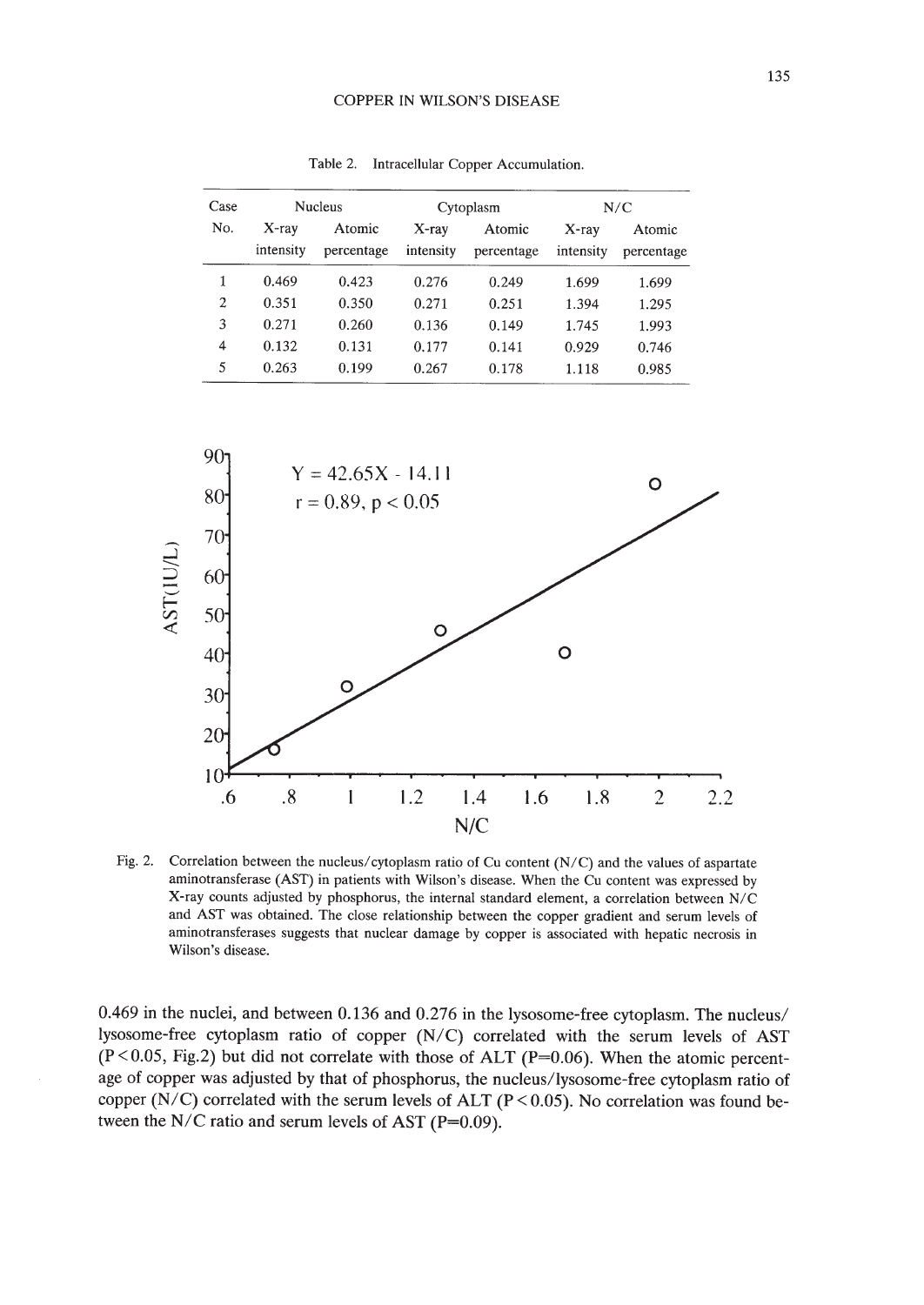## DISCUSSION

There is no question that copper plays a role in the pathogenesis of Wilson's disease, but the information obtained from light microscopic procedures is too limited to understand copper cytotoxicity. In Wilson's disease, excess copper can not be excreted into the bile for unknown reason, but is stored in hepatocyte lysosomes. However, there is no evidence that lysosomal copper causes hepatocellular necrosis. Considering that copper is incorporated into cuproproteins and stored in lysosomes, lysosomal copper is less cytotoxic than copper elements in the nucleus and cytoplasm. Goldfischer & Sternlieb reported some changes in the distribution of hepatic copper in relation to the progression of Wilson's disease<sup>1)</sup>: in the early stages of the disease, fatty liver and active hepatitis stages, the hepatic copper concentration was high and copper distributed diffusely in the cytoplasm, while in the late stages hepatic copper content decreased and lysosomal copper deposits increased. As far as we know, light microscopic procedures, either histochemical analysis for the copper element or orcein for thiol residues, have not demonstrated any relation between lysosomal copper deposits and biochemical indices of hepatocellular damage.

In an experimental study using copper-loaded rats, Fuentealba et al. reported that copper was identified within the nuclei of the hepatocytes and was associated with irreversible nuclear damage<sup>9</sup>). Though the acute copper intoxication in rats is different from the chronic copper toxicosis seen in patients with Wilson's disease, nuclear damage caused by copper might precede hepatocellular necrosis.

Our observations, demonstrating the correlations between the nucleus/lysosome-free cytoplasm ratio of copper content and serum levels of aminotransferases, suggest copper accumulation in the nuclei is associated with cell necrosis. And these results were first obtained by means of EDX with introduction of the internal standard element, phosphorus, to estimate the gradient of the copper content between the nuclei and lysosome-free cytoplasm. Theoretically, the Cu  $K\alpha$  X-ray energy yielded by electrons correlates with the amount of atomic copper in the exposed tissue. Cu K $\alpha$  counts therefore vary in relation with the thickness of the ultrathin sections when the analysis conditions, including the scanned area, are mechanically pre-set. However, it is technically difficult to attain ultrathin sections of specified thickness. This problem has been solved by using chlorine as the internal standard element<sup>4</sup>). Hanaichi et al. used phosphorus as the internal standard element because of its homogenous distribution in the cytoplasm<sup>5)</sup>. However, the distribution of phosphorus in the nuclei is different from that in the cytoplasm because of abundant nucleic acids in the nuclei. To revise the differences in phosphorus content, we measured the thickness of ultrathin sections and found that the P  $K\alpha$  X-ray count of the nuclei was 1.9 times as much as that of the cytoplasm. Considering the fact that phosphorus is not a constituent of cuproproteins, phosphorus content, when adjusted as described above, can be an internal standard for the specified thickness.

It might be emphasized that the gradient is more important for hepatocyte necrosis than the absolute content of copper in the nuclei and/or in the lysosome-free cytoplasm. However, it remains unresolved why or how variations in the gradient of copper content between the nuclei and the cytoplasm can lead to hepatocyte necrosis.

To our knowledge this is the first study in which it has been demonstrated that the gradient of copper content between the nuclei and lysosome-free cytoplasm is associated with hepatocyte necrosis through irreversible nuclear damage.